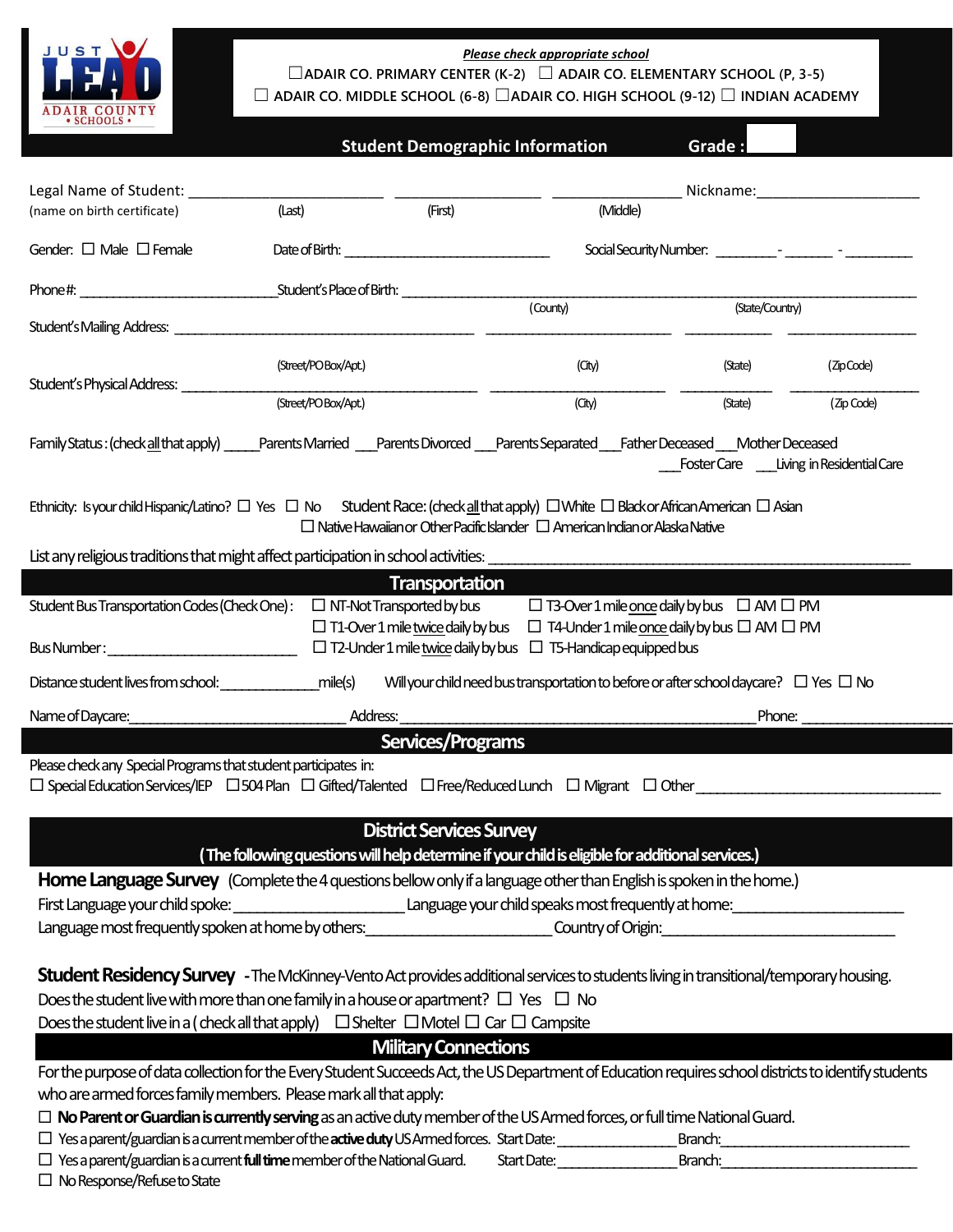| Medical Condition of Student (Check all that apply) :                                                                                                                                                                               |                                                                                              |  |              |
|-------------------------------------------------------------------------------------------------------------------------------------------------------------------------------------------------------------------------------------|----------------------------------------------------------------------------------------------|--|--------------|
| $\Box$ Asthma $\Box$ Diabetes $\Box$ Seizures $\Box$ Hearing Impaired $\Box$ Vision Impaired $\Box$ Heart Condition $\Box$ Epi-Pen                                                                                                  |                                                                                              |  |              |
|                                                                                                                                                                                                                                     |                                                                                              |  | $\Box$ Other |
| Medications/Insurance:                                                                                                                                                                                                              |                                                                                              |  |              |
| List any medications the student takes on a regular basis: \[\essimilation continuous continuous continuous co                                                                                                                      |                                                                                              |  |              |
| List any medications to be taken during school hours: https://www.chargen.com/2010/2010                                                                                                                                             |                                                                                              |  |              |
| *(Parental/Physician Authorization Forms are required to be on file for students taking medication at school)                                                                                                                       |                                                                                              |  |              |
| If your child becomes ill or hurt at school, what is the best phone number to reach you?                                                                                                                                            |                                                                                              |  |              |
|                                                                                                                                                                                                                                     |                                                                                              |  |              |
| Group#:                                                                                                                                                                                                                             | Or Medical Card Policy#:                                                                     |  |              |
|                                                                                                                                                                                                                                     | Previous School Enrollment Information - List the Most Recent School (s) of Enrollment First |  |              |
| List the names and addresses of all schools, public or private, and in addition list any other schools of enrollment that incidents of expulsions/suspensions,                                                                      |                                                                                              |  |              |
| pending charges of school discipline and/or law violations specified in this policy occurred.                                                                                                                                       |                                                                                              |  |              |
|                                                                                                                                                                                                                                     |                                                                                              |  |              |
|                                                                                                                                                                                                                                     |                                                                                              |  |              |
| Phone: $\begin{pmatrix} 1 & 1 \\ 1 & 1 \end{pmatrix}$                                                                                                                                                                               |                                                                                              |  |              |
|                                                                                                                                                                                                                                     |                                                                                              |  |              |
|                                                                                                                                                                                                                                     |                                                                                              |  |              |
|                                                                                                                                                                                                                                     |                                                                                              |  |              |
| Phone: $\begin{pmatrix} 1 & 1 \\ 1 & 1 \end{pmatrix}$                                                                                                                                                                               |                                                                                              |  |              |
| Last Date Attended: <u>Contract Communication</u> Caracters Caracters Caracters Contracted Contracted Caracters Contracted Contracted Contracted Contracted Contracted Contracted Contracted Contracted Contracted Contracted Contr |                                                                                              |  |              |
|                                                                                                                                                                                                                                     | Notice of Expulsion/Suspension/Conviction/Pending Charges                                    |  |              |
|                                                                                                                                                                                                                                     |                                                                                              |  |              |
| Board policy requires that you complete the following section for a student who has previously been expelled, suspended, convicted, adjudicated                                                                                     |                                                                                              |  |              |
| or has current charges pending for any offense listed below from any school or judicial system in Kentucky or any other state or country.                                                                                           |                                                                                              |  |              |
| Check (v) the School or Law Offenses that Apply to this Student:                                                                                                                                                                    |                                                                                              |  |              |
|                                                                                                                                                                                                                                     |                                                                                              |  |              |
| $\Box$ This student has NO past or pending violations of the law or school regulations.                                                                                                                                             |                                                                                              |  |              |

 **Medical Information/Emergency Release**

Violation of *law* related to:  $\Box$  Homicide  $\Box$  Weapons  $\Box$  Drugs  $\Box$  Assault  $\Box$  Alcohol  $\Box$  Sex Offense  $\Box$  Death or Serious Injury to Victim

Violation of *school regulation* related to:  $\Box$  Homicide  $\Box$  Weapons  $\Box$  Drugs  $\Box$  Assault  $\Box$  Alcohol  $\Box$  Sex Offense  $\Box$  Death or Serious Injury to Victim

 **List Judicial Law Offenses checked above resulting in Adjudication/Convictions or Current Pending Charges**

 $\operatorname{\mathsf{State}}$ Briefly explain the law offense, attach extra sheets, if needed. \_\_\_\_\_\_\_\_\_\_\_\_\_\_\_\_\_\_\_\_\_\_\_\_\_\_\_\_\_\_\_\_\_\_\_\_\_\_\_\_\_\_\_\_\_\_\_\_\_\_\_\_\_\_\_\_\_\_\_\_\_\_\_\_\_\_\_\_\_\_\_\_\_\_\_\_\_\_\_\_\_\_\_\_\_\_\_\_\_\_\_\_\_\_\_\_\_\_\_\_\_\_\_\_\_\_\_\_\_\_\_\_\_\_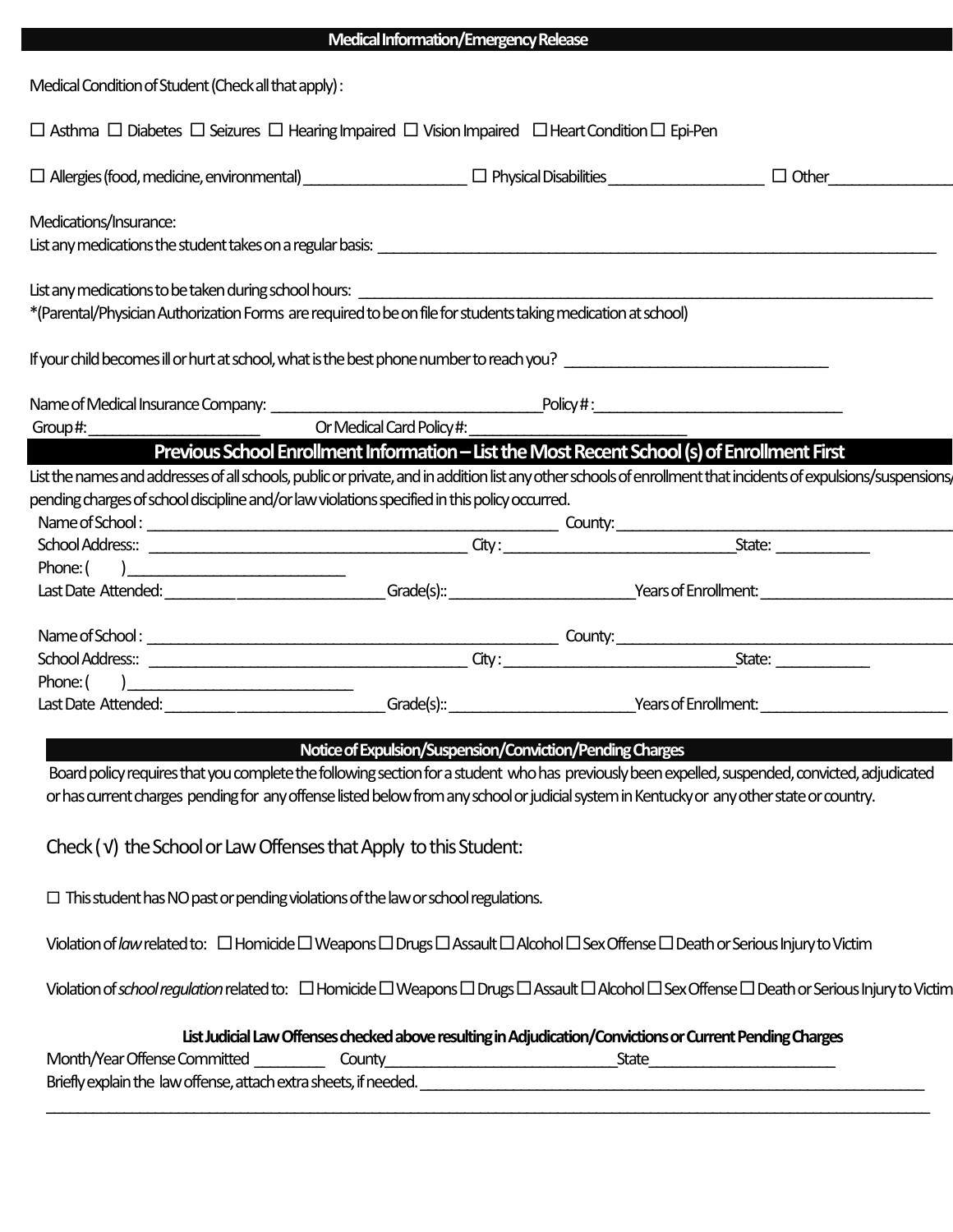## **HOUSEHOLD DATA**

# **Parents/Guardians Living in SAMEHousehold as Student**

| *Legal Name:                                                                                                                                                                                                                                                                                         |         |                                                                  |                                                                                                                                                                                                                                                                                                                                             |
|------------------------------------------------------------------------------------------------------------------------------------------------------------------------------------------------------------------------------------------------------------------------------------------------------|---------|------------------------------------------------------------------|---------------------------------------------------------------------------------------------------------------------------------------------------------------------------------------------------------------------------------------------------------------------------------------------------------------------------------------------|
| (Last)                                                                                                                                                                                                                                                                                               | (First) | (Middle)                                                         |                                                                                                                                                                                                                                                                                                                                             |
| Relationship to Student: Parent ____ Step-Parent ____ Grandparent ____ Court Appointed Guardian ____ Foster Parent (Agency _________________________                                                                                                                                                 |         |                                                                  |                                                                                                                                                                                                                                                                                                                                             |
| E-Mail:                                                                                                                                                                                                                                                                                              |         |                                                                  | Other                                                                                                                                                                                                                                                                                                                                       |
|                                                                                                                                                                                                                                                                                                      |         |                                                                  |                                                                                                                                                                                                                                                                                                                                             |
| Phone Numbers: Home                                                                                                                                                                                                                                                                                  |         |                                                                  | Work $\qquad \qquad$ $\qquad$ $\qquad$ $\qquad$ $\qquad$ $\qquad$ $\qquad$ $\qquad$ $\qquad$ $\qquad$ $\qquad$ $\qquad$ $\qquad$ $\qquad$ $\qquad$ $\qquad$ $\qquad$ $\qquad$ $\qquad$ $\qquad$ $\qquad$ $\qquad$ $\qquad$ $\qquad$ $\qquad$ $\qquad$ $\qquad$ $\qquad$ $\qquad$ $\qquad$ $\qquad$ $\qquad$ $\qquad$ $\qquad$ $\qquad$ $\q$ |
| Place of Employment:                                                                                                                                                                                                                                                                                 |         | <b>Example 2018</b> Comparison:                                  |                                                                                                                                                                                                                                                                                                                                             |
| Does this parent/guardian have joint custody? □Yes □ No Should this parent/guardian receive this student's school records/information? □Yes □No<br>Is this person legally restricted access to this student? $\Box$ Yes $\Box$ No (If yes, a copy of the court order must be provided to the school) |         |                                                                  |                                                                                                                                                                                                                                                                                                                                             |
| *Legal Name:                                                                                                                                                                                                                                                                                         |         |                                                                  |                                                                                                                                                                                                                                                                                                                                             |
| (Last)                                                                                                                                                                                                                                                                                               | (First) | (Middle)                                                         |                                                                                                                                                                                                                                                                                                                                             |
| Relationship to Student: Parent Step-Parent Grandparent Court Appointed Guardian Foster Parent (Agency National Student:                                                                                                                                                                             |         |                                                                  |                                                                                                                                                                                                                                                                                                                                             |
|                                                                                                                                                                                                                                                                                                      |         |                                                                  |                                                                                                                                                                                                                                                                                                                                             |
| E-Mail:                                                                                                                                                                                                                                                                                              |         |                                                                  |                                                                                                                                                                                                                                                                                                                                             |
| Phone Numbers: Home                                                                                                                                                                                                                                                                                  |         | $\text{Cell}$                                                    | $Work 10000$                                                                                                                                                                                                                                                                                                                                |
|                                                                                                                                                                                                                                                                                                      |         |                                                                  |                                                                                                                                                                                                                                                                                                                                             |
| Place of Employment:                                                                                                                                                                                                                                                                                 |         | Docupation:                                                      |                                                                                                                                                                                                                                                                                                                                             |
| Does this parent/guardian have joint custody? □Yes □ No Should this parent/guardian receive this student's school records/information? □Yes □No                                                                                                                                                      |         |                                                                  |                                                                                                                                                                                                                                                                                                                                             |
| Is this person legally restricted access to this student? $\Box$ Yes $\Box$ No (If yes, a copy of the court order must be provided to the school)                                                                                                                                                    |         |                                                                  |                                                                                                                                                                                                                                                                                                                                             |
|                                                                                                                                                                                                                                                                                                      |         | Non-Household Parent/Guardian Information                        |                                                                                                                                                                                                                                                                                                                                             |
|                                                                                                                                                                                                                                                                                                      |         | Parents/Guardians Living in at an Address DIFFERENT from Student |                                                                                                                                                                                                                                                                                                                                             |
|                                                                                                                                                                                                                                                                                                      |         |                                                                  |                                                                                                                                                                                                                                                                                                                                             |
| *Legal Name:                                                                                                                                                                                                                                                                                         |         |                                                                  |                                                                                                                                                                                                                                                                                                                                             |
| (Last)                                                                                                                                                                                                                                                                                               | (First) | (Middle)                                                         |                                                                                                                                                                                                                                                                                                                                             |
| Relationship to Student:                                                                                                                                                                                                                                                                             |         |                                                                  | Parent Step-Parent Grandparent Court Appointed Guardian Foster Parent (Agency                                                                                                                                                                                                                                                               |
|                                                                                                                                                                                                                                                                                                      |         |                                                                  | Other                                                                                                                                                                                                                                                                                                                                       |
| E-Mail:                                                                                                                                                                                                                                                                                              |         |                                                                  |                                                                                                                                                                                                                                                                                                                                             |
| Phone Numbers: Home                                                                                                                                                                                                                                                                                  | Cell    |                                                                  | <b>Work <i>Note</i></b>                                                                                                                                                                                                                                                                                                                     |
|                                                                                                                                                                                                                                                                                                      |         |                                                                  |                                                                                                                                                                                                                                                                                                                                             |
| Place of Employment: example and the contract of the contract of the Cocupation:<br>Does this parent/guardian have joint custody? $\Box$ Yes $\Box$ No Should this parent/guardian receive this student's school records/information? $\Box$ Yes $\Box$ No                                           |         |                                                                  |                                                                                                                                                                                                                                                                                                                                             |
| Is this person legally restricted access to this student? $\Box$ Yes $\Box$ No (If yes, a copy of the court order must be provided to the school)                                                                                                                                                    |         |                                                                  |                                                                                                                                                                                                                                                                                                                                             |
|                                                                                                                                                                                                                                                                                                      |         |                                                                  |                                                                                                                                                                                                                                                                                                                                             |
| *Legal Name:                                                                                                                                                                                                                                                                                         |         |                                                                  |                                                                                                                                                                                                                                                                                                                                             |
| (Last)                                                                                                                                                                                                                                                                                               | (First) | (Middle)                                                         |                                                                                                                                                                                                                                                                                                                                             |
| Relationship to Student: Parent Step-Parent Grandparent Court Appointed Guardian Foster Parent (Agency                                                                                                                                                                                               |         |                                                                  |                                                                                                                                                                                                                                                                                                                                             |
| E-Mail:                                                                                                                                                                                                                                                                                              |         |                                                                  |                                                                                                                                                                                                                                                                                                                                             |
|                                                                                                                                                                                                                                                                                                      |         |                                                                  |                                                                                                                                                                                                                                                                                                                                             |
| Phone Numbers: Home                                                                                                                                                                                                                                                                                  | Cell    |                                                                  | Work                                                                                                                                                                                                                                                                                                                                        |
| Place of Employment: example and the contract of the contract of the Cocupation:                                                                                                                                                                                                                     |         |                                                                  |                                                                                                                                                                                                                                                                                                                                             |
| Does this parent/guardian have joint custody? □Yes □ No Should this parent/guardian receive this student's school records/information? □Yes □No                                                                                                                                                      |         |                                                                  |                                                                                                                                                                                                                                                                                                                                             |

Is this person legally restricted access to this student?  $\Box$  Yes  $\Box$  No (If yes, a copy of the court order must be provided to the school)